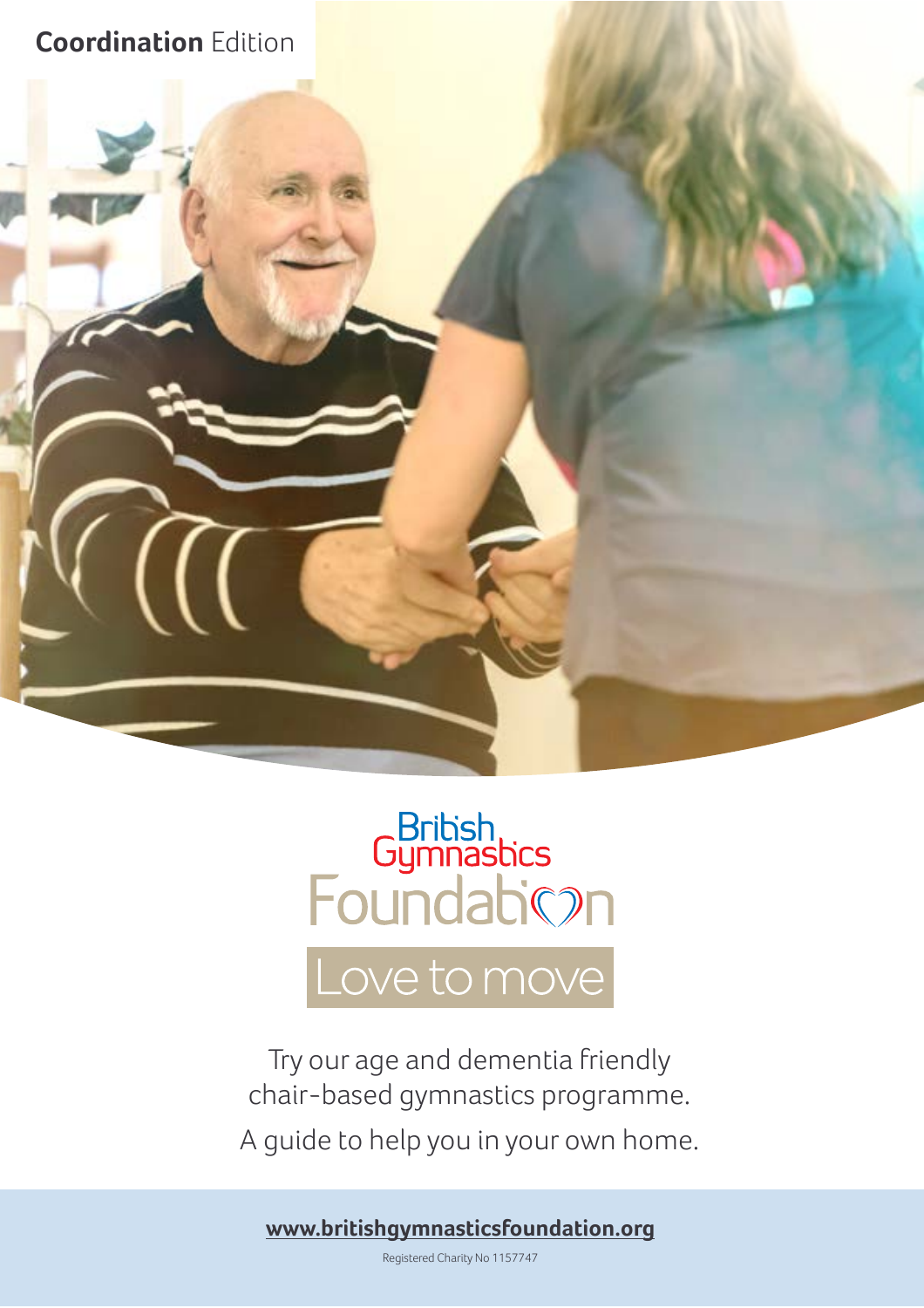## **Contents**

- 3 **Welcome**
- 4 **History of Love to Move**
- 5 **Why try Love to Move?**
- 6 **Exercising at home**

#### 7-11 **Coordination exercises**

Alternate hand rotations Finger and thumb tapping Nose and ear grabbing Drawing triangles and sticks

- 12 **The science behind Love to Move**
- 14 **British Gymnastics Foundation**
- 15 **Acknowledgements**



**"I thought the programme would, at best, just be able to slow down the rate of dementia progressing, but I am actually fnding that some participants appear to be regaining functions which were thought to be lost."** 

Kim Hall, Lead Coach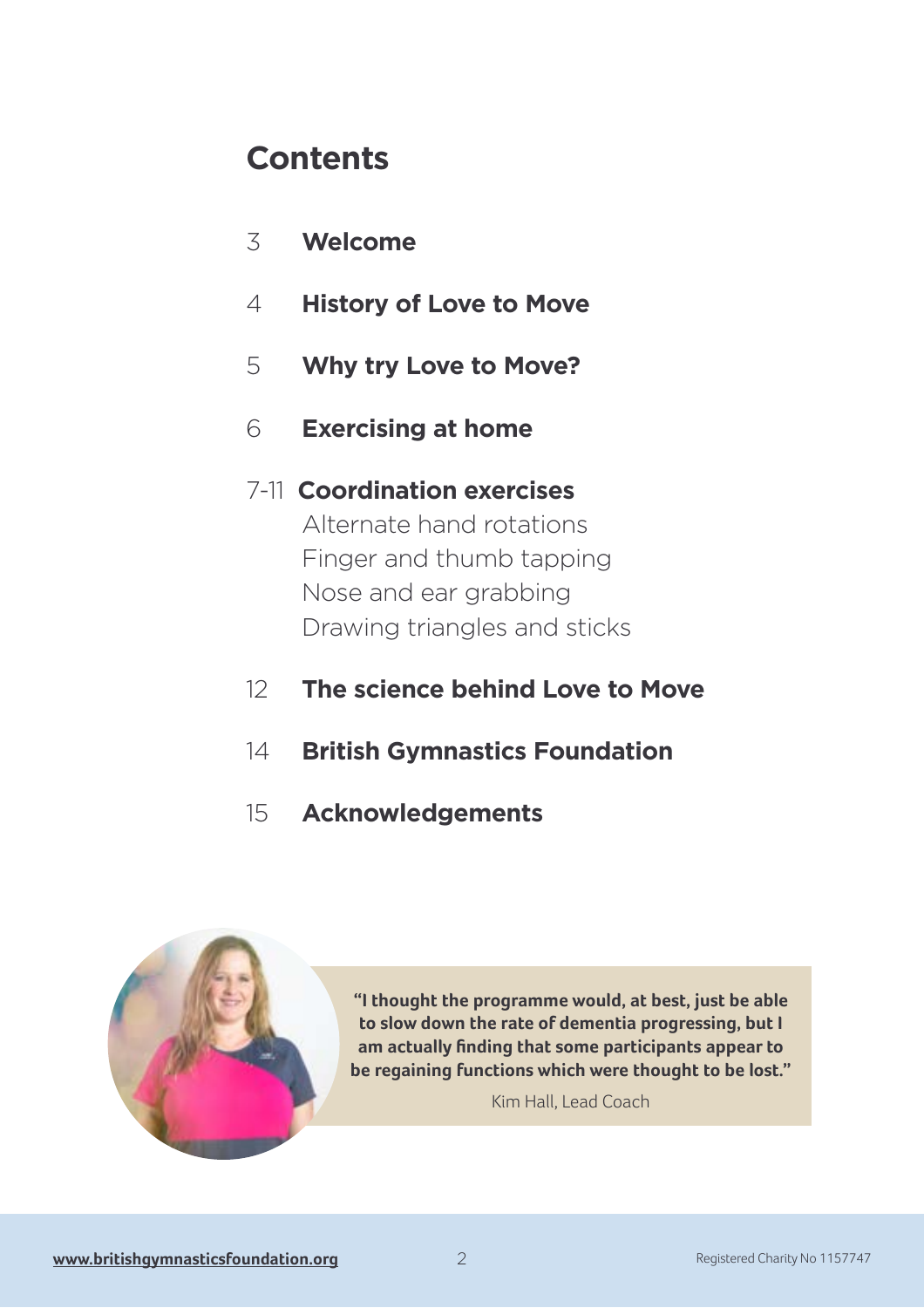

## **Welcome**

**Love to Move** is a chair-based age and dementia friendly gymnastics exercise programme, developed by the British Gymnastics Foundation.

Specially designed to get older people moving and functioning better, the programme is proving particularly benefcial for people living with dementia. This booklet will give you an insight in to the structure and history of the programme; as well as helping you and your family experience and enjoy some of the key coordination exercises from the programme in the comfort of your own home.

If you want to fnd out more, visit **britishgymnasticsfoundation.org**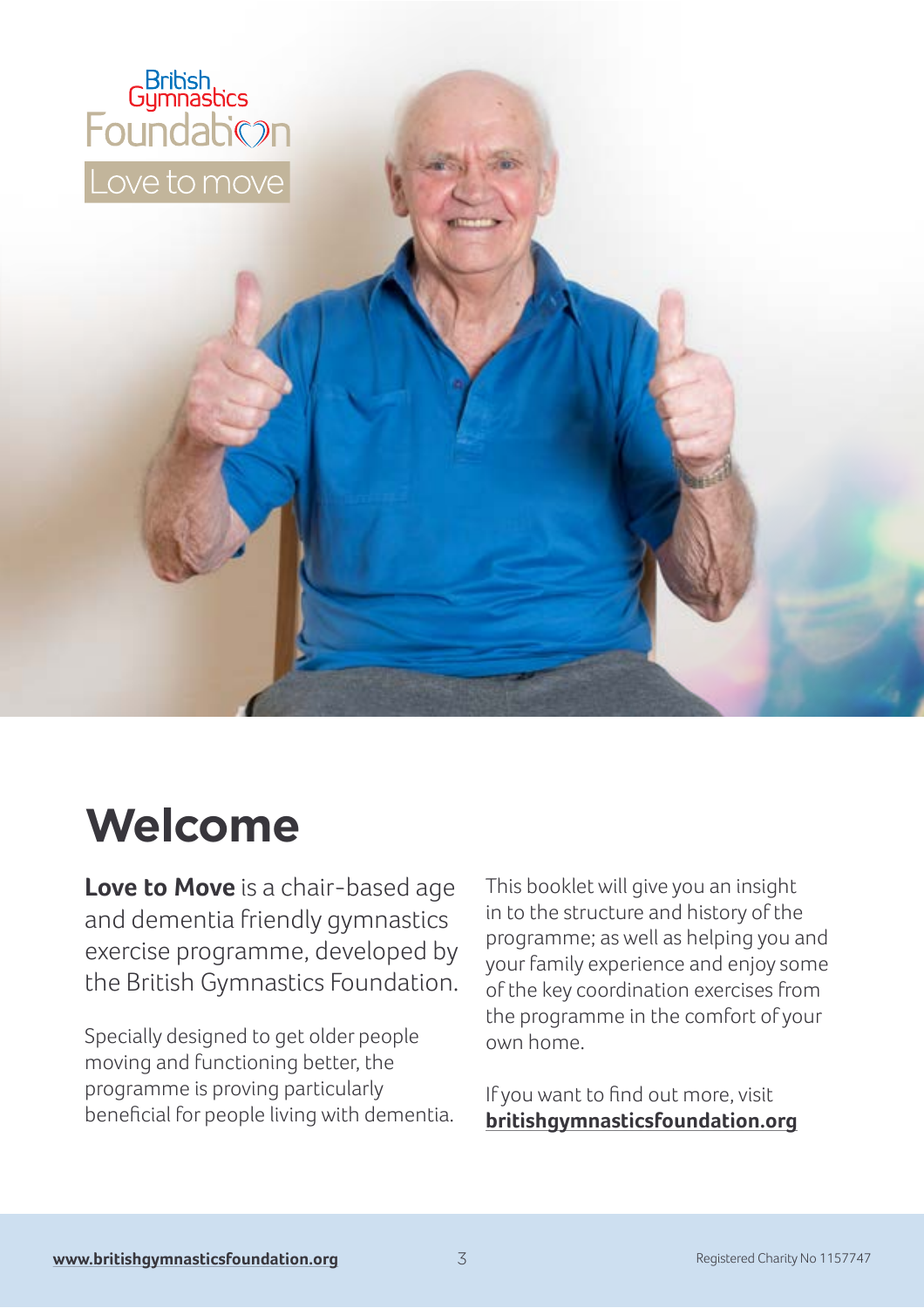## **History of Love to Move**

In 2014 we began working with experts in Japan who deliver their own age and dementia friendly gymnastics programme. Their programme has been so successful that it is now completely state funded, taking place in every care home across the country.

Research published in 2016 on the original Japanese programme concluded that it signifcantly improves walking speed. The programme has also been shown to:

- improve cognitive function
- help reduce depression in participants
- improve balance
- improve the ability to undertake activities for daily living

Two years ago we began delivering **Love to Move** in multiple care homes and community settings in the UK. To date, the programme has been delivering life-changing outcomes for many participants.



The **Love to Move** programme has helped some participants to use their hands again so they can feed themselves, do crafts, play bingo and socialise with friends and family. One lady who began taking part in the programme twice a week has since regained her independence and moved back home.

Lead programme coach, Kim Hall has worked with the British Gymnastics Foundation team to continue to develop the **Love to Move** programme. Kim has almost 30 years' experience in adapting gymnastics for disabled people and has worked as a coach, a physiotherapist and has been trained in dance for those living with dementia over the years. She also has personal experience of family members living with the pain of dementia. This gives her an understanding and insight into how dementia afects the everyday lives of people and families afected by the condition.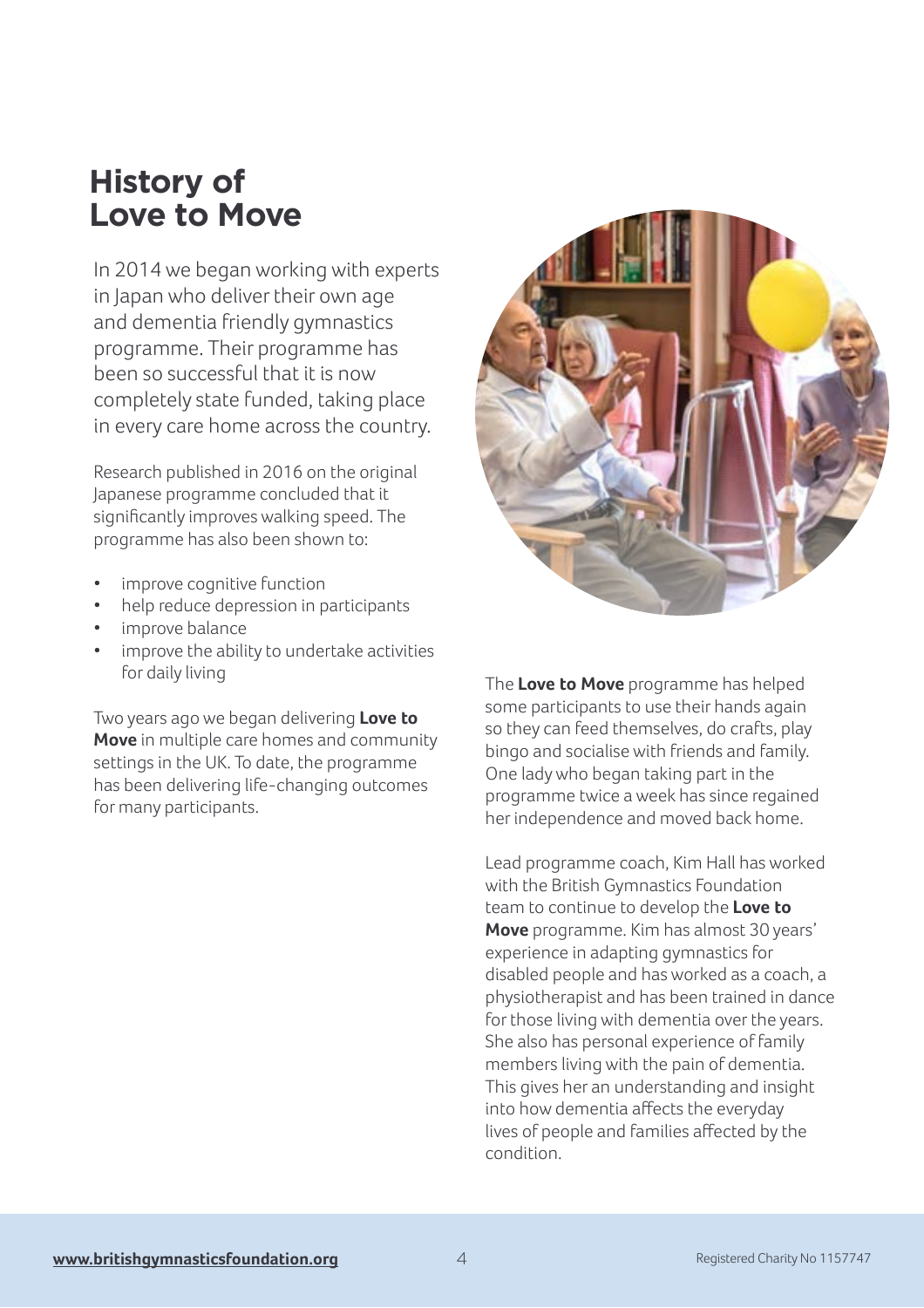## **Why try Love to Move?**

Our **Love to Move** programme is specially designed to get older people moving and functioning better. As well as this, there are so many other benefts of the programme helping to improve the lives of people living with dementia:

#### **• Social Interaction**

Whether taking part in a care home or community setting, or at home with a loved one, the fun and enjoyment of **Love to Move** makes the programme so much more efective. The exercises are enjoyable to do and encourage conversation.

#### **• Memory stimulation**

Trying the exercises in time to your favourite music can help to stimulate memory and recall in people living with dementia.

**• Use of foundation gymnastics skills** The movements used during **Love to Move** exercises help to develop coordination, balance, core strength and fexibility to name just a few of the many benefts.



#### **Vinal Karania, Research Manager (Evaluation and Impact), Age UK**

"It has a demonstrable beneft in the physical, emotional and cognitive aspects of older people. Older people having mild to advanced forms of dementia appear to beneft the most."



#### **Gill, daughter of a participant taking part in the Love to Move sessions**

"You can't believe the diference; I mean it's just priceless. For all the therapy she's had, this has been the thing that's worked for her. She's 93 and now she's wanting to learn to stand so she can go home in the car. We just feel lucky to have had the opportunity to do it because it's made such a diference."



#### **Doug, participant of the Love to Move programme**

"I feel stronger. I have difficultly moving, but I've started to move more than I was before."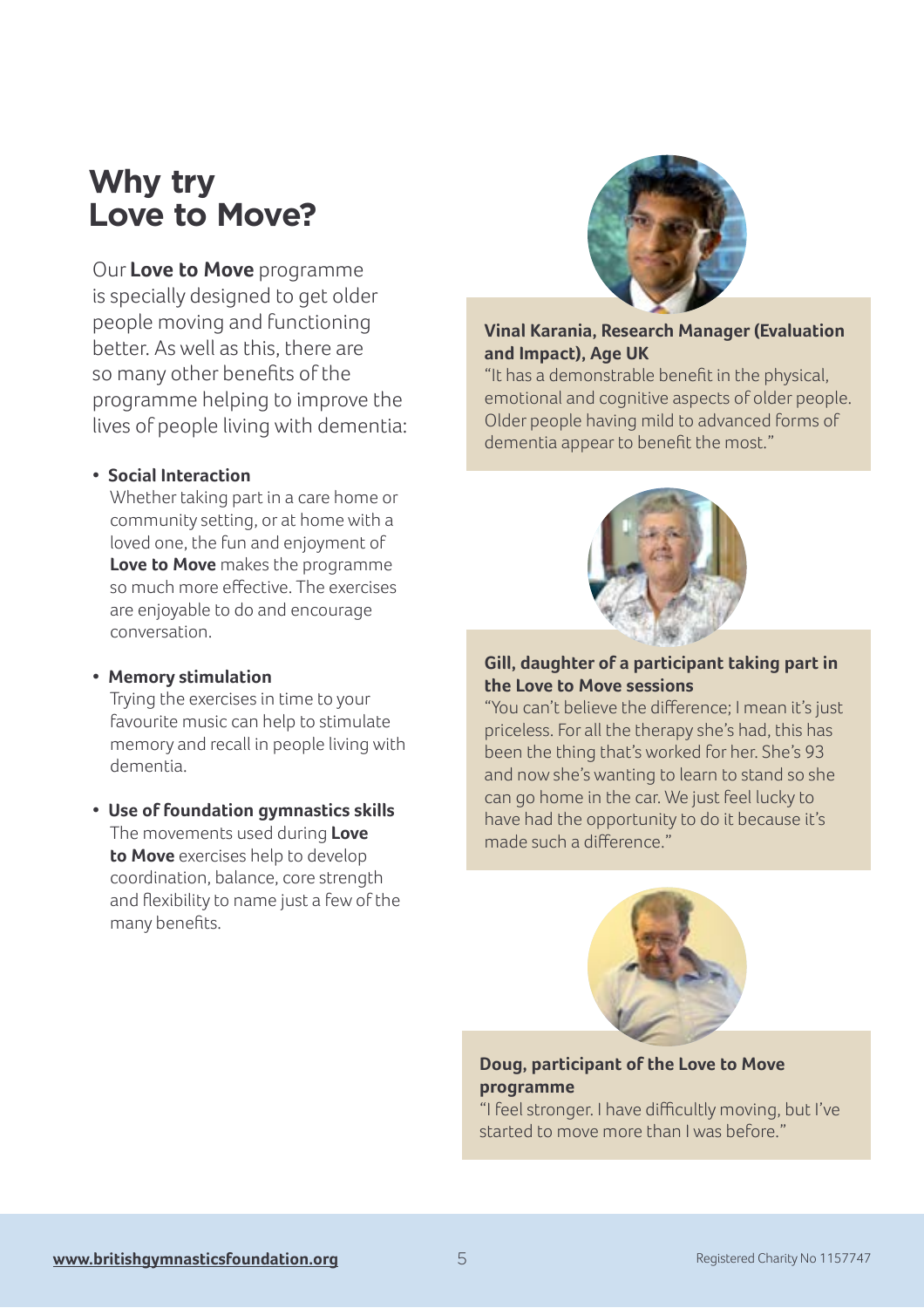## **Exercising at home** Safety

Performing the coordination exercises from the **Love to Move** programme can be very benefcial for older people and this type of chair-based exercise can be done at home or in small groups and is easy to ft in to your daily routine.

The **Love to Move** coordination exercises are gentle and easy to follow. However, you may want to get the all-clear from a doctor before starting.

- **1** For these exercises choose a chair which is stable and solid. If using a wheelchair, make sure the brake is on.
- **2** Wear loose, comfortable clothing and have some water available.
- **3** If possible, you should sit tall with your feet fat on the foor and knees bent at right angles.
- **4** Try to do these coordination exercises at least twice a week to get the most beneft from them.
- **5** Build up slowly and aim to gradually increase the repetitions of each exercise over time.
- **6** Set realistic goals for yourself. When frst attempting these coordination exercises, you may aim to do them for just 10 minutes; if you achieve your goal without tiring too much, you can then reassess your goal and increase the time you do the exercises for.





*The coordination exercises within this booklet have been expertly designed and have been delivered in complete safety to thousands of people. However, when exercising at home on your own or with others, you must take responsibility for your own safety. If you experience any noticeable changes in your health, mobility or experience pain, this should prompt you to contact your doctor. British Gymnastics Foundation accepts no liability for your own personal safety when exercising.*

*The content in this booklet should not be treated as a substitute for the medical advice of your doctor.*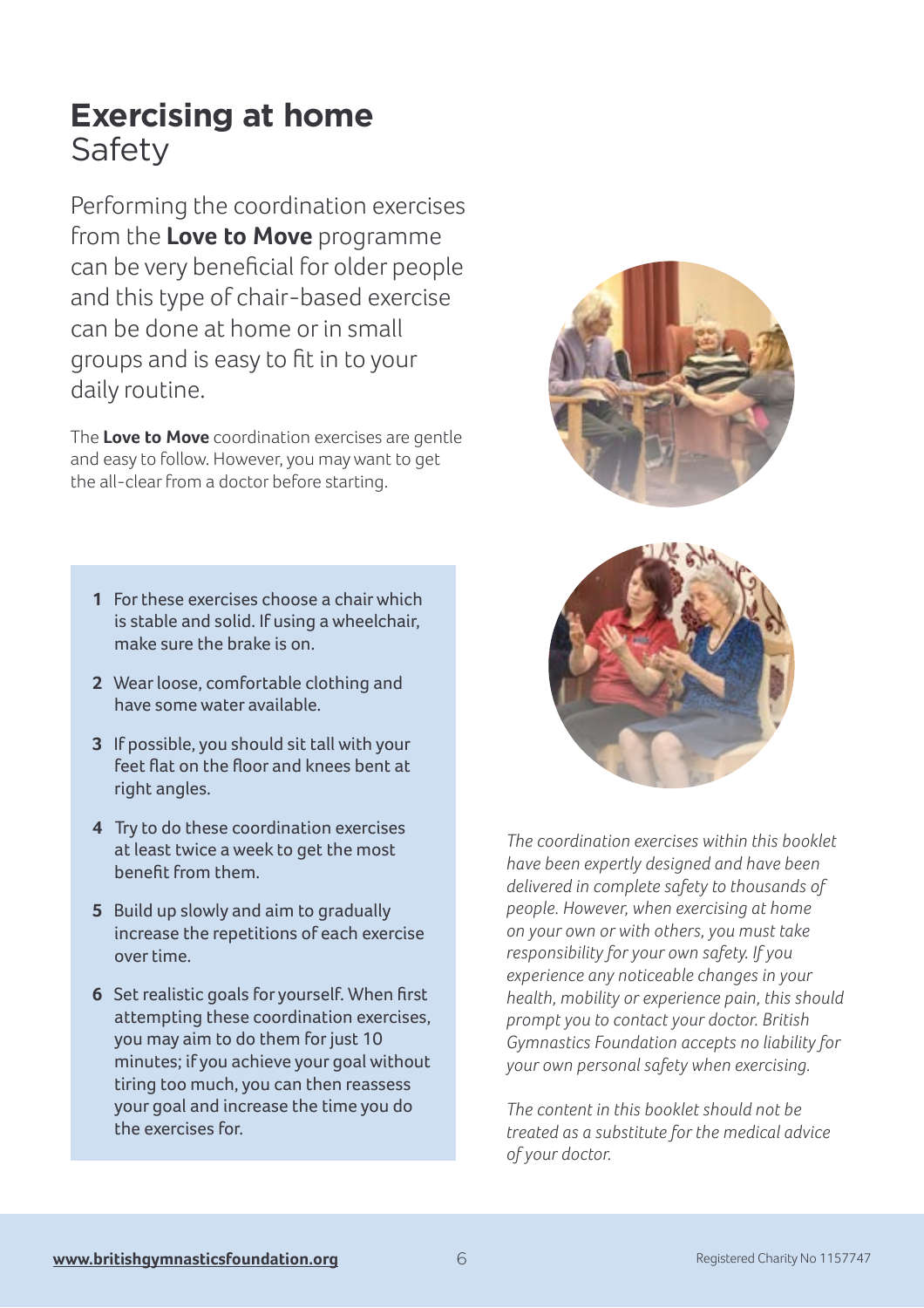### **Coordination exercises** Alternate hand rotations

- **1** Place your hands on your knees. Turn one palm to face upwards and one palm to face downwards.
- 

**2** Alternate the palm which faces upwards. Try this action 20 times.



## Coach Kim says:

**"Try doing these alternate hand rotations in time with the beat of some of your favourite music as part of your morning routine. You could also make this coordination exercise in to an interactive activity by facing a partner and working together."**

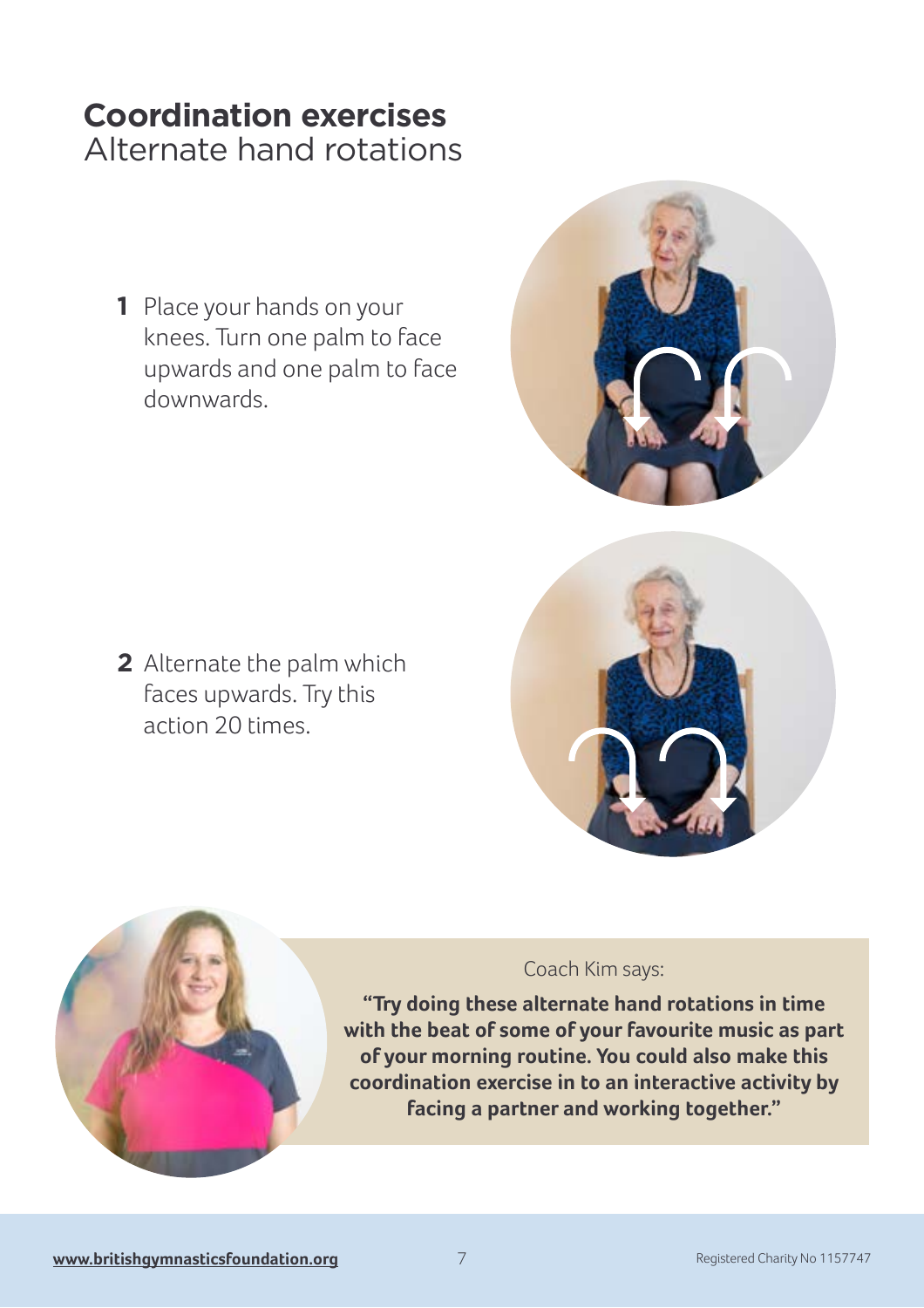## **Coordination exercises**

Finger and thumb tapping



**1** Tap each of your fngers in turn with your thumbs and then return to the start of the sequence. Begin by touching your **index** fingers with your thumbs.



**2** Touch your **middle** fngers with your thumbs.



**3** Touch your **third** fngers with your thumbs.



**4** Touch your **little** fngers with your thumbs. Complete this sequence 10-20 times.

#### Coach Kim says:

**"This exercise is great for improving fnger dexterity and hand coordination. To provide an extra challenge when you are ready, try changing the sequence of fnger taps and experiment with a diferent sequence on each hand at the same time."**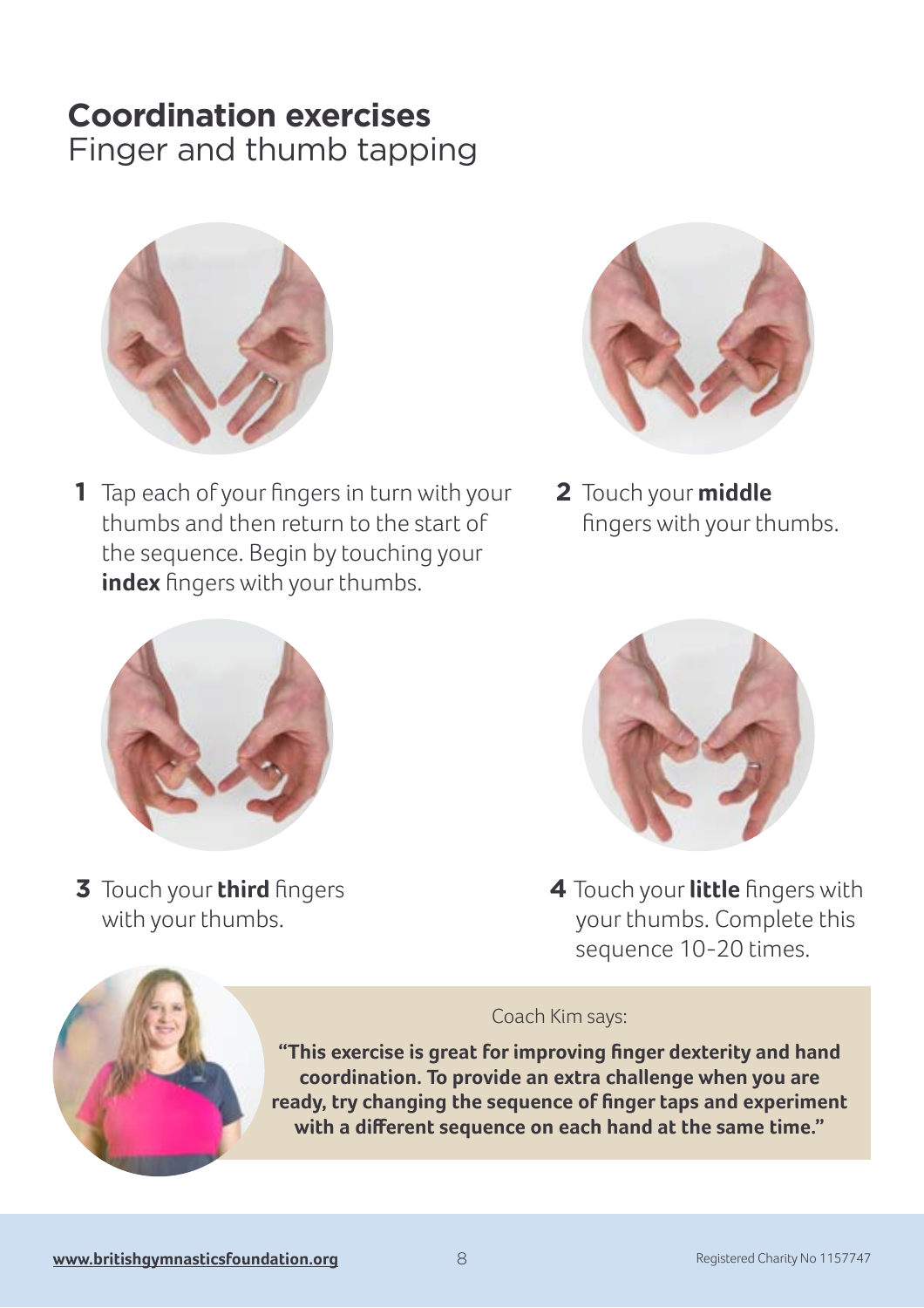### **Coordination exercises** Nose and ear grabbing

**1** Grab your nose with your left hand whilst grabbing your left earlobe with your right hand. Make sure to grab your ear and nose with a light touch using your index fnger and thumb.



**2** Clap your hands.





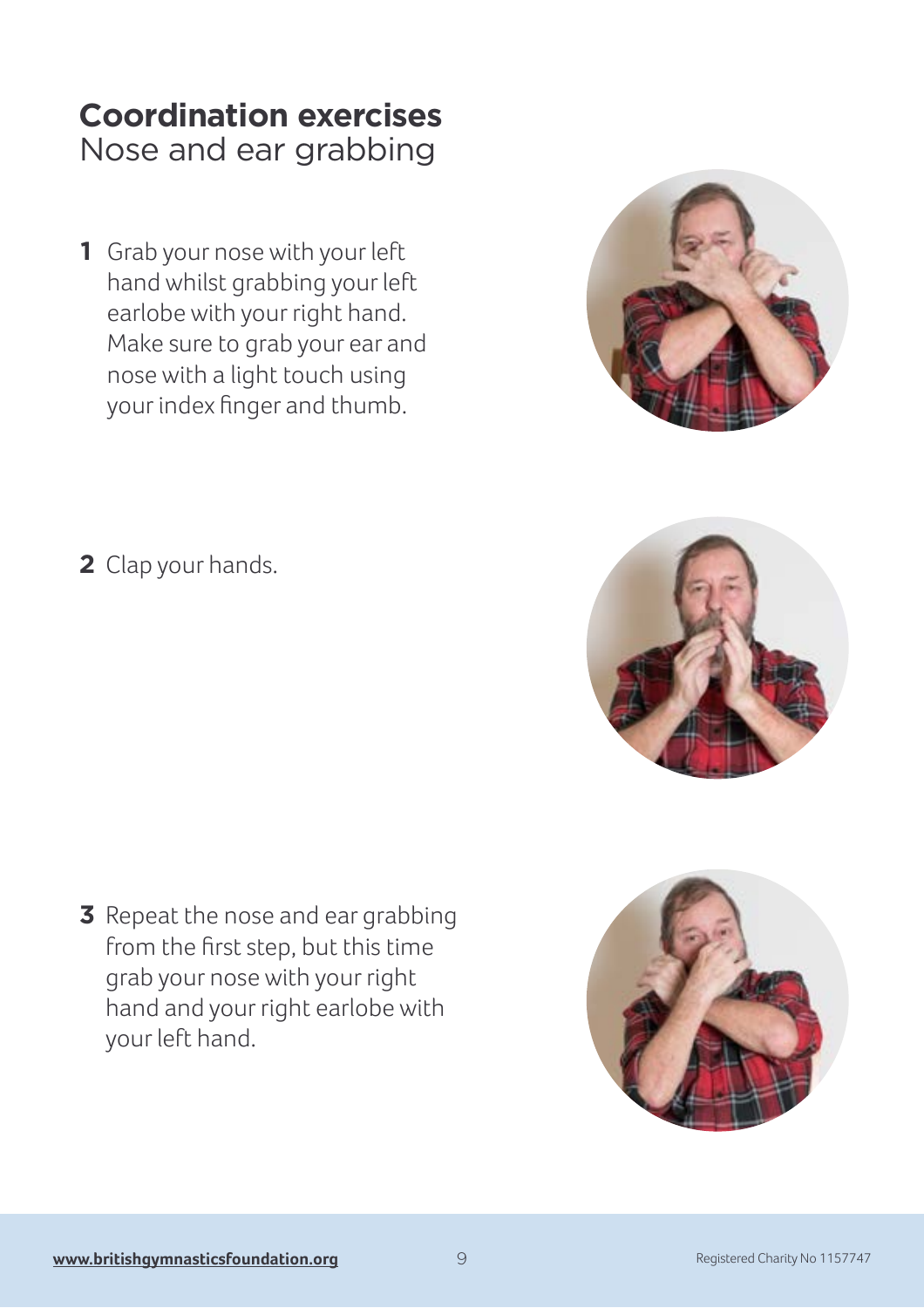## **Coordination exercises** Drawing triangles and sticks

- Practice drawing a stick with both hands **1**
	- Starting at the top, use your hands or index fngers to draw a stick vertically downwards.
	- Then return to the top.
	- Each stick requires you to perform two movements.
	- Practice this action several times with your left hand mirroring the actions of your right hand.
- 2 Practice drawing triangles with both hands
	- Starting at the top, use your hands or index fngers to draw right angle triangles.
	- Then return to the starting position at the top.
	- Each triangle requires you to perform three movements.
	- Practice this action several times with your left hand mirroring the actions of your right hand.
- Once you've mastered mirroring each side **3**of your body with your stick and triangle drawing, it is time to try and do some bilaterally asymmetrical actions:
	- For a count of six, starting with both hands at the top, draw three sticks with one hand and two triangles with the opposite hand.
	- On the 6th count, both hands should return to the starting position at the top!





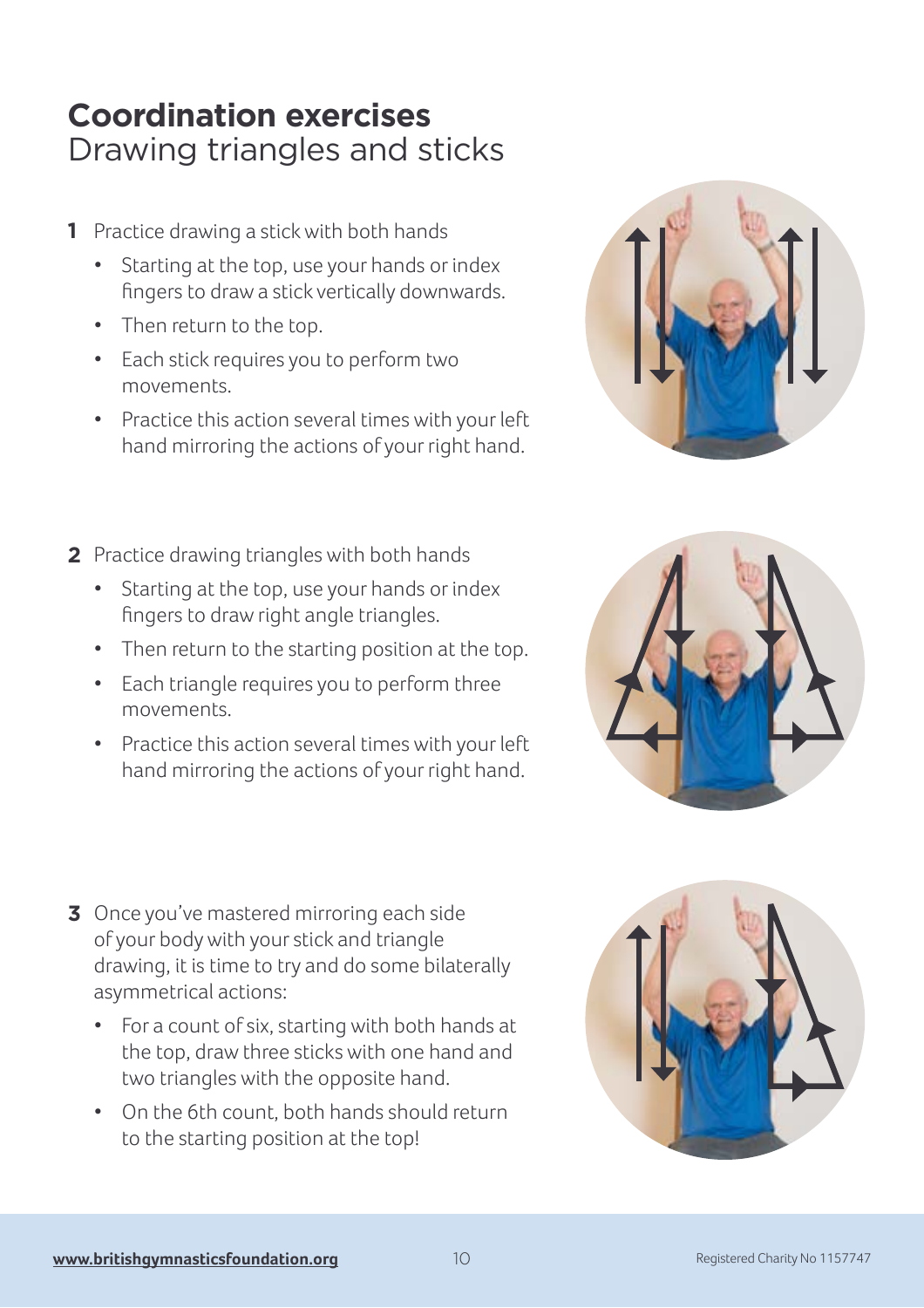#### **Start position 1 2**

You can make the action of drawing triangles and sticks as small or as big as you like. Just make sure you are sitting nice and tall with your feet flat on the floor.

Once you have done the exercise one way, why not challenge yourself even more by swapping the sides for the triangles and sticks.













#### Coach Kim says:

**"Congratulations! You are now trying a very complex coordination exercise. Remember, it doesn't matter if you don't master this exercise, the most important thing is that you have fun trying it! Your brain will be working hard to try and coordinate your actions, which has a benefcial efect."**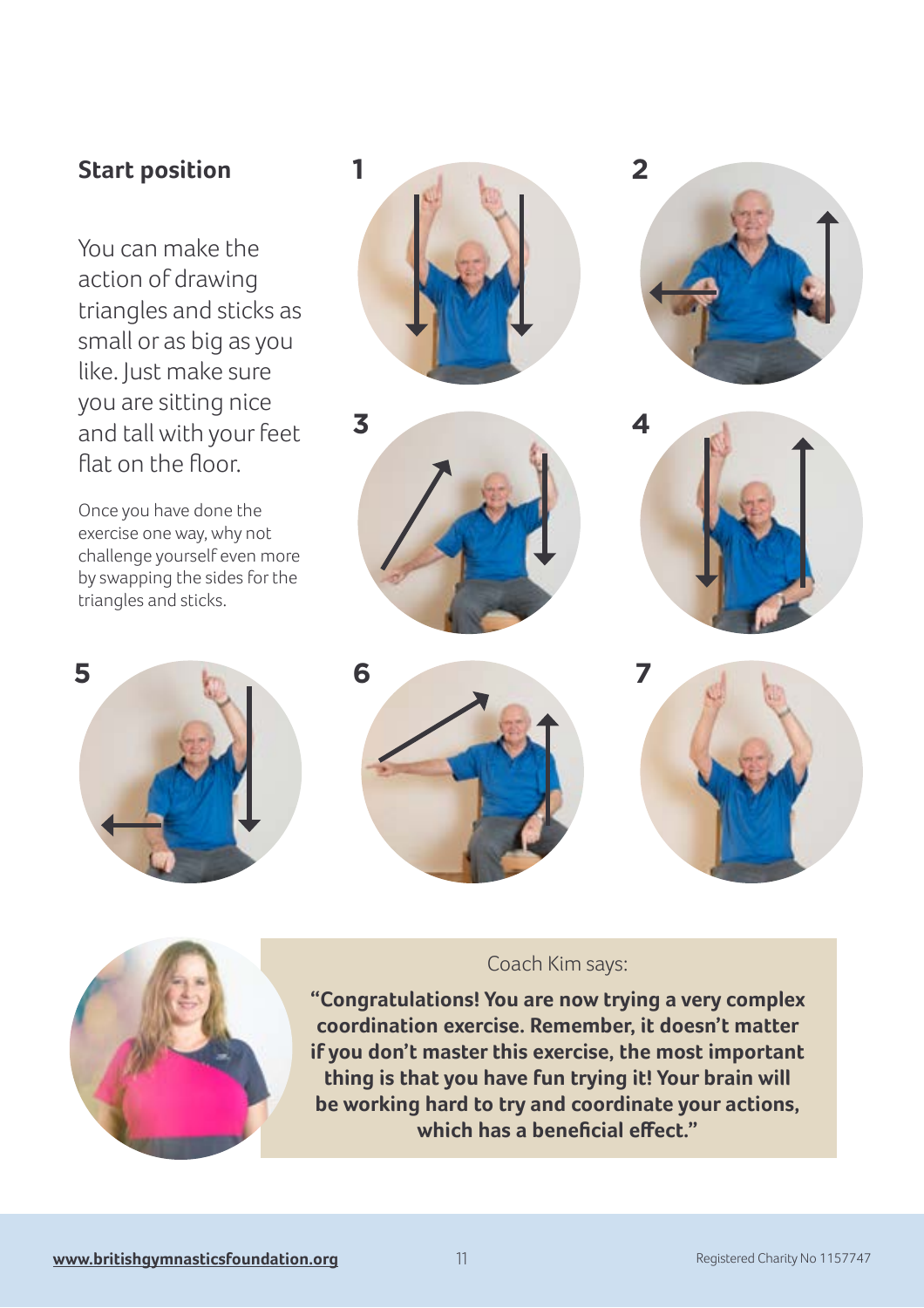## **The science behind Love to Move**

**Love to Move** incorporates a number of key components, but the science behind the programme provides the real unique aspect of it, and is one of the main reasons it works. The programme uses bilaterally asymmetrical movement patterns, which is where the left side of the body's movements do not mirror the right side of the body's movements.

#### **Bilateral asymmetry:**

If you draw an imaginary line down the centre of your body from head to toe (the body's mid-line), the actions you create on the left side of your body will be diferent to the right side of your body.

Almost every part of the **Love to Move** programme is based on bilaterally asymmetrical movement patterns. This is understood to beneft older people and those with dementia and mild cognitive impairment, by enabling the left side and right side of the brain to process information independently, thus improving cognitive function, coordination and the ability to carry out activities of daily living more independently.



**Drawing sticks and circles** An example of a bilaterally asymmetrical movement pattern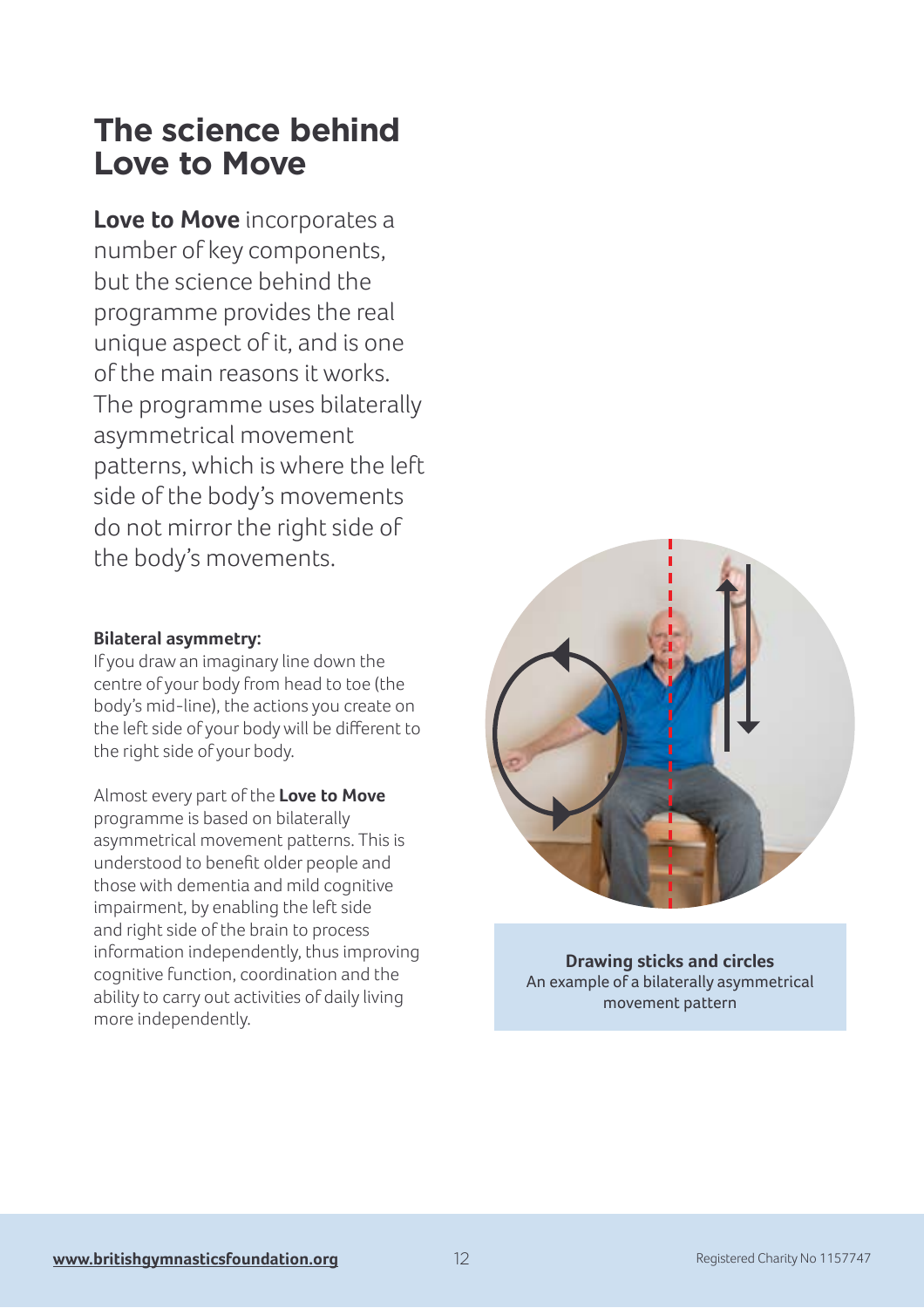Performing bilaterally asymmetrical movement patterns may be important in increasing your brain's **cognitive reserve.**

An increased cognitive reserve makes our brains more resilient to the efects of brain diseases like Alzheimer's. With an increased cognitive reserve, your brain should be able to process everyday tasks more easily as the brain will utilise many more neurons and work more efficiently.

The *Alzheimer's Society* say; there is increasing evidence that building up cognitive reserve over time can reduce the risk of developing dementia (**alzheimers.org.uk**).

This programme can be benefcial for everyone, not just those who are already living with dementia.

It is believed that doing these exercises can result in an increased number of connections between neurons; helping you to keep functioning when brain disease strikes.

#### **Each hemisphere controls the opposite half of the body**





#### Coach Kim says:

**"At some point in your life, you will probably all have done patting your head whilst rubbing your tummy; these types of actions are all bilaterally asymmetrical and can be fun to try with all members of your family."**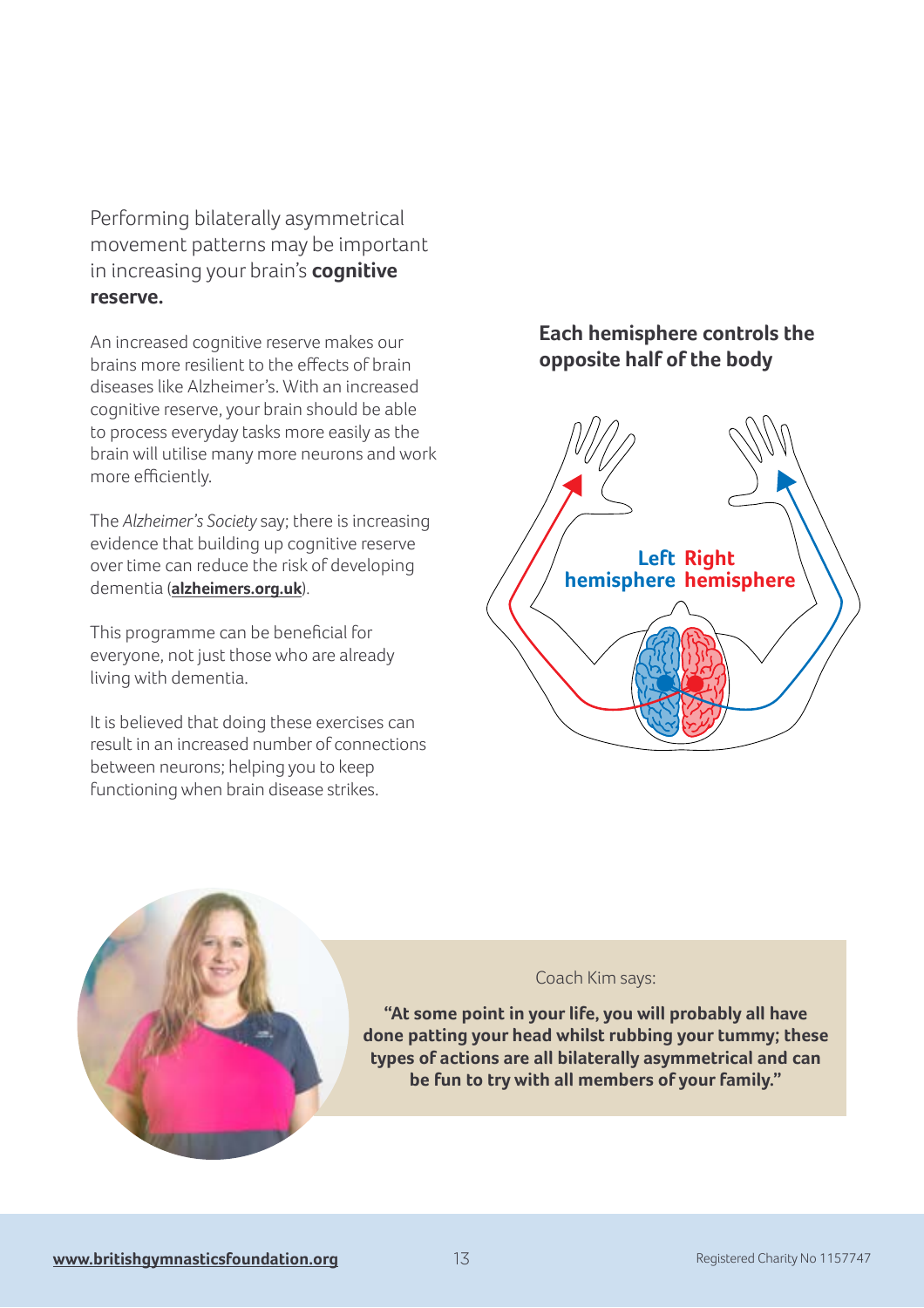## **The charity behind Love to Move**

We believe that gymnastics has the power to transform lives; but for so many people in real need, accessing gymnastics may feel impossible.

The British Gymnastics Foundation is changing this.

We exist to create opportunities through gymnastics, to transform the lives of people living with dementia, disabilities and families going through fnancial and personal crisis.

In connection to the governing body, British Gymnastics, we have 130 years of proven experience. Gymnastics empowers people, developing in them a greater strength and confdence; helping them to achieve more than they thought was possible. We love seeing the amazing changes that gymnastics can create.



## British<br>Foundabion

#### **Anna's Story**

Anna had always enjoyed gymnastics, but following the death of her mother, from leukaemia, her dad was left to care for her and her three sisters. Struggling to cope, he turned to the British Gymnastics Foundation: "We lost her mum two years ago and it really hit Anna hard as you'd expect. She's always wanted to do gymnastics but the situation made it difficult."

The British Gymnastics Foundation, due to their Hardship Grants Programme, were able to pay for two terms for Anna to attend a club close to home.

The Hardship Grants Programme provides fnancial assistance to British Gymnastics members to help them continue participating in gymnastics, and Anna is delighted that she can carry on taking part in the sport she loves: "I feel happy because gymnastics is fun. I feel more confdent and have lots of friends. I feel special and lucky doing something I love. Mummy would be proud of me."

From 2016-2017 the British Gymnastics Foundation have helped 76 individuals to stay in gymnastics by assisting them through a time of crisis.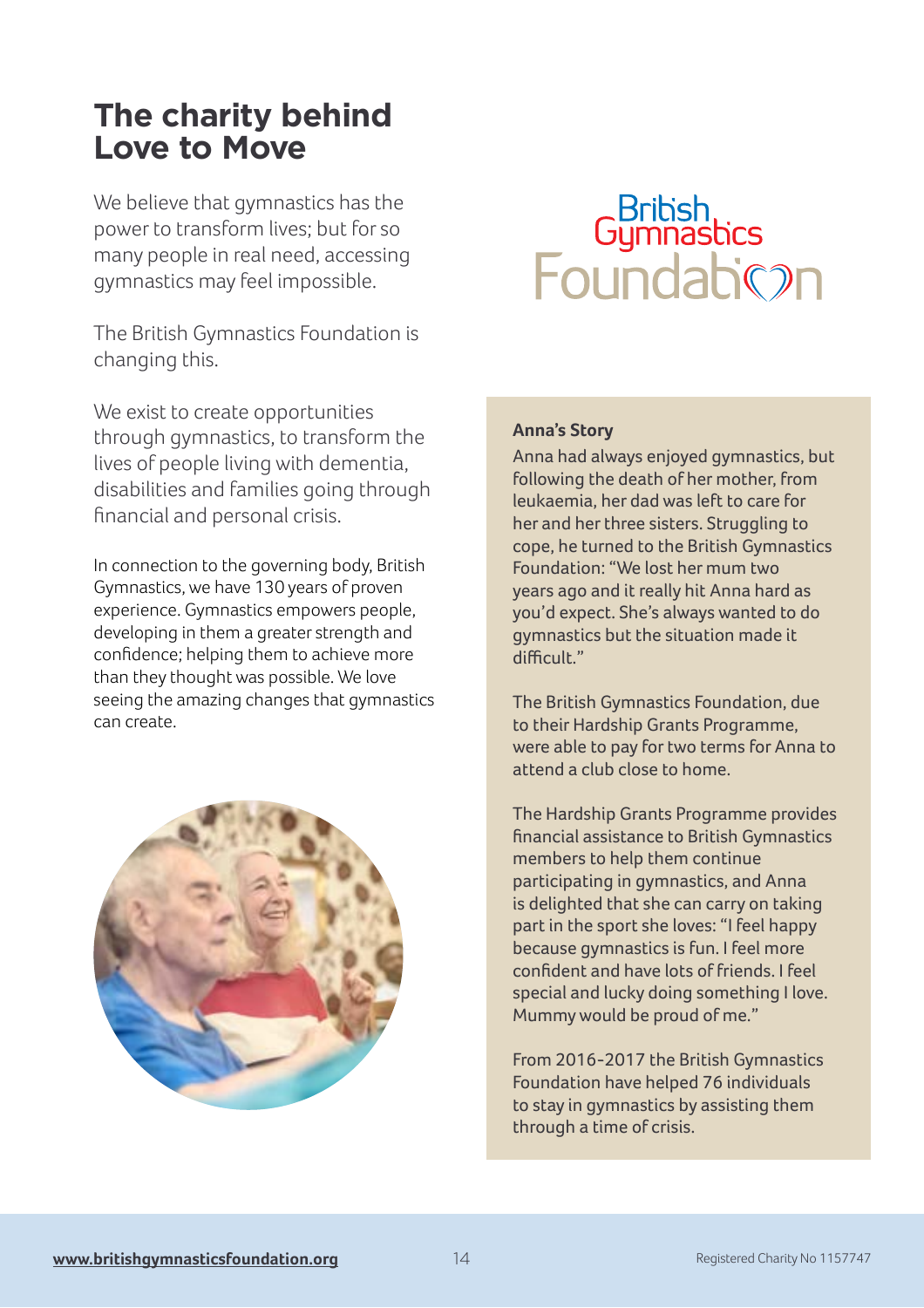## Bribish<br>Gymnastics bymnashcs<br>Foundabion Love to move

## **Acknowledgements**

The British Gymnastics Foundation would like to thank all of the people and organisations that have donated over the years; without which, the **Love to Move** programme would not be possible. We would also like to thank all of the participants who have taken part in the programme to date. The heartwarming stories of family members that have seen incredible changes in their loved ones due to the programme, gives us all the encouragement we need to expand it wider.

Over the course of the next two years we are hoping to expand our **Love to Move** programme across the UK, ensuring that it is accessible to more people, allowing more people to beneft.

If you would like to fnd more information about **Love to Move**, or if you have used this booklet, we would love to hear from you. Please email **info@britishgymnasticsfoundation.org**

If you would like to help us to expand the programme, you can donate by visiting our website **www.britishgymnasticsfoundation.org**

All donations go directly to the **British Gymnastics Foundation.**